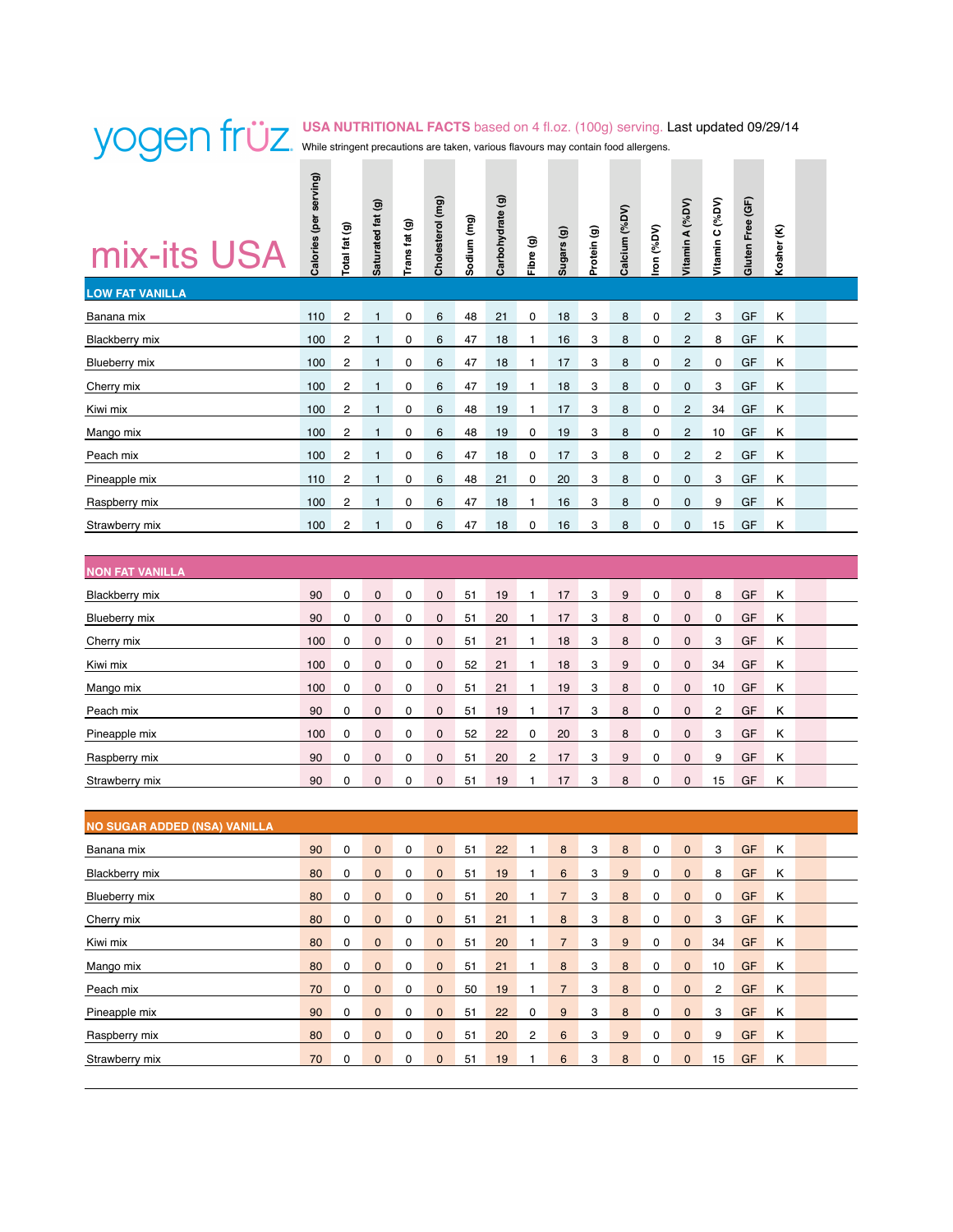| mix-its USA                | Calories (per serving) | Total fat (g) | Saturated fat (g) | Trans fat (g) | Cholesterol (mg) | Sodium (mg) | Carbohydrate (g) | Fibre (g) | Sugars (g)   | Protein (g) | Calcium (%DV) | Iron (%DV)  | Vitamin A (%DV) | (VdS)<br>Vitamin C | Gluten Free (GF) | ε<br>Kosher |  |
|----------------------------|------------------------|---------------|-------------------|---------------|------------------|-------------|------------------|-----------|--------------|-------------|---------------|-------------|-----------------|--------------------|------------------|-------------|--|
| <b>LOW FAT CHOCOLATE</b>   |                        |               |                   |               |                  |             |                  |           |              |             |               |             |                 |                    |                  |             |  |
| Banana mix                 | 110                    | 2             | $\mathbf{1}$      | 0             | 5                | 40          | 21               | 1         | 18           | 3           | 6             | 2           | $\Omega$        | 3                  | GF               | Κ           |  |
|                            |                        |               |                   |               |                  |             |                  |           |              |             |               |             |                 |                    |                  |             |  |
| <b>SORBET (DAIRY FREE)</b> |                        |               |                   |               |                  |             |                  |           |              |             |               |             |                 |                    |                  |             |  |
| Banana mix                 | 120                    | 0             | $\mathbf{0}$      | 0             | $\mathbf{0}$     | 0           | 30               | 1         | 21           | 0           | $\mathbf{0}$  | $\mathbf 0$ | $\mathbf{0}$    | 3                  | GF               | Κ           |  |
| <b>Blackberry mix</b>      | 110                    | 0             | $\mathbf 0$       | 0             | $\mathbf 0$      | 0           | 27               | 1         | 20           | 0           | $\mathbf 0$   | 0           | $\mathbf 0$     | 8                  | GF               | Κ           |  |
| Blueberry mix              | 110                    | 0             | $\mathbf{0}$      | 0             | $\mathbf 0$      | 0           | 27               | 1         | 20           | 0           | $\mathbf{0}$  | $\mathbf 0$ | $\mathbf{0}$    | 0                  | GF               | Κ           |  |
| Cherry mix                 | 110                    | 0             | $\mathbf{0}$      | 0             | $\mathbf{0}$     | 0           | 28               | 1         | 21           | 0           | $\mathbf{0}$  | 0           | $\mathbf{0}$    | 3                  | GF               | Κ           |  |
| Mango mix                  | 110                    | 0             | $\mathbf{0}$      | 0             | $\mathbf{0}$     | 0           | 29               | 1         | 22           | 0           | $\mathbf{0}$  | $\mathbf 0$ | $\mathbf{0}$    | 10                 | GF               | Κ           |  |
| Peach mix                  | 110                    | 0             | $\mathbf{0}$      | 0             | $\mathbf{0}$     | 0           | 27               | 1         | 20           | 0           | $\mathbf{0}$  | 0           | $\mathbf 0$     | $\overline{2}$     | GF               | Κ           |  |
| Pineapple mix              | 120                    | 0             | $\mathbf{0}$      | 0             | $\mathbf{0}$     | 0           | $\mathbf{0}$     | 30        | $\mathbf{0}$ | 23          | $\mathbf{0}$  | 0           | $\mathbf 0$     | 3                  | GF               | Κ           |  |
| Raspberry mix              | 110                    | 0             | $\mathbf{0}$      | 0             | $\mathbf{0}$     | 0           | 27               | 2         | 19           | 0           | $\mathbf{0}$  | 0           | $\mathbf{0}$    | 9                  | GF               | κ           |  |
| Strawberry mix             | 110                    | 0             | $\mathbf{0}$      | 0             | $\mathbf{0}$     | 0           | 27               | 1         | 19           | 0           | $\mathbf 0$   | 0           | $\mathbf 0$     | 15                 | GF               | Κ           |  |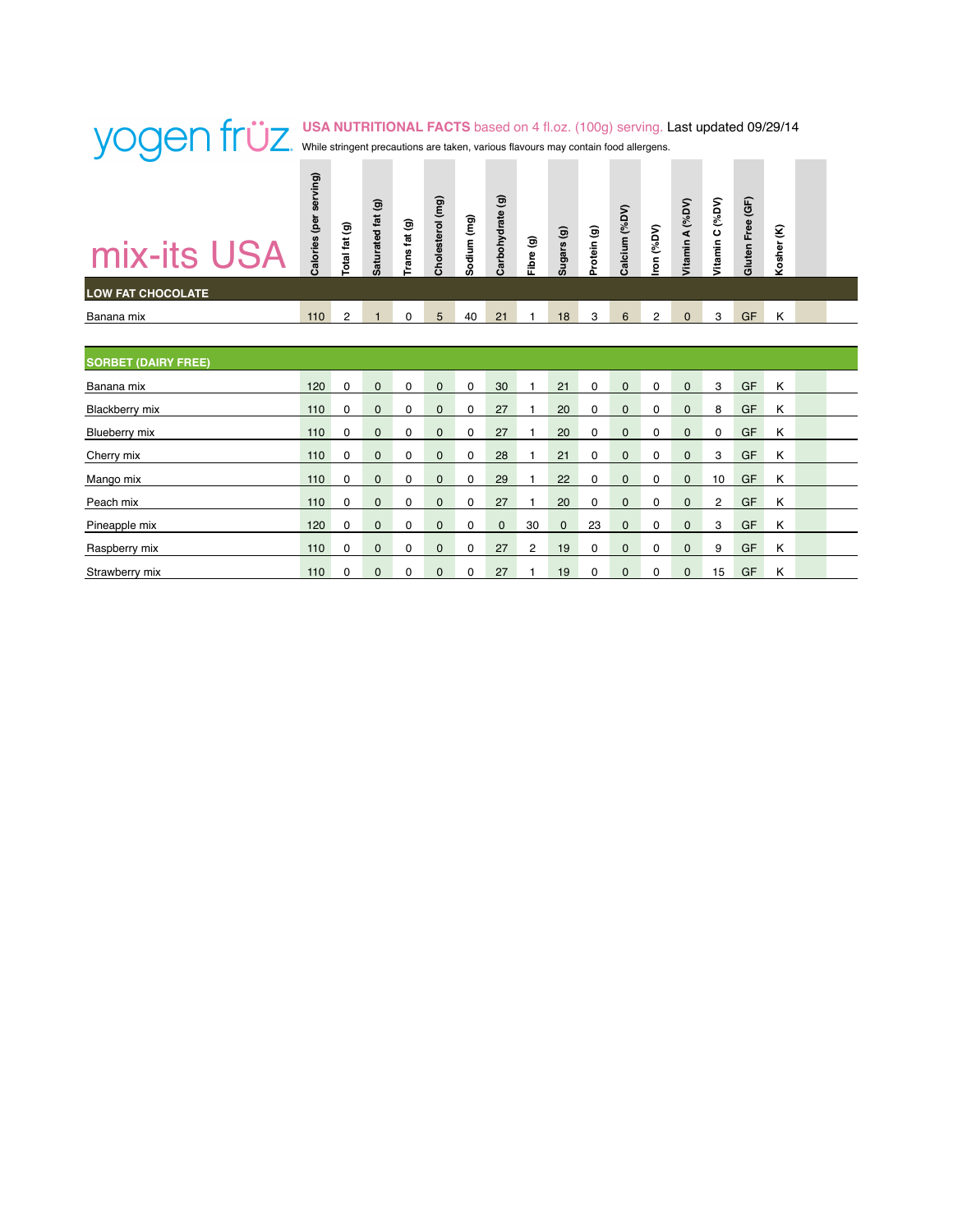#### **USA NUTRITIONAL FACTS** based on 4 fl.oz. (100g) serving. Last updated 09/30/14 While stringent precautions are taken, various flavours may contain food allergens. **Contract Contract**

|                         | Calories (per serving) | Total fat (g)  | Saturated fat (g) | Trans fat (g) | Cholesterol (mg) | Sodium (mg) | $\widehat{\mathbf{G}}$<br>Carbohydrate |           | Sugars (g) | Protein (g) | Calcium (%DV)  | ron (%DV) | Vitamin A (%DV)         | Vitamin C (%DV) | Gluten Free (GF) | Kosher (K) |  |
|-------------------------|------------------------|----------------|-------------------|---------------|------------------|-------------|----------------------------------------|-----------|------------|-------------|----------------|-----------|-------------------------|-----------------|------------------|------------|--|
| <b>üsensations USA</b>  |                        |                |                   |               |                  |             |                                        | Fibre (g) |            |             |                |           |                         |                 |                  |            |  |
| <b>LOW FAT VANILLA</b>  |                        |                |                   |               |                  |             |                                        |           |            |             |                |           |                         |                 |                  |            |  |
| Açai Blueberry          | 110                    | 2              | $\mathbf{1}$      | 0             | $\overline{7}$   | 55          | 21                                     | 0         | 20         | 3           | 9              | 0         | 3                       | 0               | GF               |            |  |
| Apple Cinnayüm          | 140                    | 3              | 1                 | 0             | 6                | 89          | 27                                     | 1         | 21         | 3           | 8              | 3         | 0                       | 11              |                  |            |  |
| Apple Pie               | 140                    | 3              | 1                 | 0             | 6                | 97          | 27                                     | 1         | 21         | 3           | 8              | 3         | 0                       | 55              |                  |            |  |
| Candy Cane              | 110                    | 2              | 1                 | 0             | 8                | 57          | 19                                     | 0         | 19         | 3           | 9              | 0         | $\overline{c}$          | 0               |                  |            |  |
| Caramel Apple Pie       | 130                    | 2              | 1                 | 0             | 6                | 87          | 25                                     | 1         | 20         | 3           | 8              | 2         | 0                       | 38              |                  |            |  |
| Chai Latte              | 130                    | 5              | $\overline{c}$    | 0             | $\overline{7}$   | 55          | 19                                     | 1         | 18         | 4           | 10             | 0         | $\overline{c}$          | 0               |                  | Κ          |  |
| Cinnamon Banana Crunch  | 180                    | 5              | $\mathbf{1}$      | 0             | 6                | 42          | 32                                     | 2         | 19         | 4           | 8              | 0         | 0                       | 3               |                  |            |  |
| Coffee                  | 130                    | 4              | 2                 | 0             | $\overline{7}$   | 55          | 21                                     | 1         | 21         | 3           | 9              | 5         | $\overline{c}$          | 0               | GF               | Κ          |  |
| Egg Nog                 | 130                    | 2              | 1                 | 0             | 12               | 58          | 23                                     | 0         | 21         | 3           | 9              | 0         | $\overline{c}$          | 0               |                  |            |  |
| Gingerbread             | 120                    | 2              | 1                 | 0             | $\overline{7}$   | 59          | 23                                     | 0         | 23         | 3           | 9              | 0         | $\overline{c}$          | 0               |                  |            |  |
| Green Tea               | 110                    | 2              | 1                 | 0             | 8                | 57          | 19                                     | 0         | 19         | 3           | 9              | 0         | $\overline{c}$          | 0               | GF               |            |  |
| Keylime Pie             | 150                    | 3              | 2                 | 0             | $\overline{7}$   | 90          | 27                                     | 0         | 23         | 3           | 9              | 2         | $\overline{c}$          | 23              |                  |            |  |
| Lemon                   | 120                    | 2              | 1                 | 0             | 7                | 56          | 22                                     | 0         | 21         | 3           | 9              | 0         | $\overline{c}$          | 24              | GF               | Κ          |  |
| Lychee Green Tea        | 110                    | 2              | 1                 | 0             | 6                | 47          | 20                                     | 1         | 19         | 3           | 8              | 0         | $\mathbf 0$             | 27              | GF               |            |  |
| Matcha Mochi            | 120                    | 8              | 1                 | 0             | 7                | 65          | 24                                     | 0         | 19         | 3           | 8              | 0         | 0                       | 0               | GF               |            |  |
| Mint Chocolate Chip     | 140                    | 4              | $\overline{c}$    | 0             | $\overline{7}$   | 55          | 23                                     | 0         | 23         | 3           | 9              | 6         | $\overline{c}$          | 0               | GF               | Κ          |  |
| <b>Passion Fruit</b>    | 120                    | 2              | 1                 | 0             | 7                | 61          | 23                                     | 0         | 22         | 3           | 9              | 0         | 3                       | 24              | GF               | Κ          |  |
| Peanut Butter & Jelly   | 180                    | $\overline{7}$ | $\overline{c}$    | 0             | $\overline{7}$   | 51          | 25                                     | 1         | 24         | 5           | 8              | 0         | $\mathbf 0$             | 0               |                  |            |  |
| Piña Colada             | 110                    | 6              | 5                 | 0             | 6                | 68          | 26                                     | 1         | 24         | 3           | $\overline{7}$ | 0         | 0                       | 3               | GF               | Κ          |  |
| <b>Pumpkin Spice</b>    | 140                    | 3              | 2                 | 0             | $\overline{7}$   | 98          | 26                                     | 1         | 22         | 3           | 9              | 2         | $\overline{c}$          | 0               |                  |            |  |
| Pumpkin Cheesecake      | 190                    | 7              | 4                 | 0             | 30               | 158         | 29                                     | 1         | 23         | 4           | 9              | 4         | 5                       | 0               |                  |            |  |
| <b>Red Velvet</b>       | 170                    | 4              | $\overline{c}$    | 0             | 20               | 83          | 31                                     | 0         | 27         | 3           | 8              | 3         | $\overline{c}$          | 0               |                  |            |  |
| Red Velvet / Strawberry | 120                    | 2              | 1                 | 0             | 6                | 50          | 25                                     | 0         | 23         | 3           | 7              | 0         | 0                       | 10              | GF               | Κ          |  |
| Strawberry Cheesecake   | 170                    | 6              | 4                 | 0             | 29               | 129         | 25                                     | 1         | 19         | 4           | 8              | 4         | 5                       | 12              |                  |            |  |
| Cheesecake              | 190                    | 6              | 3                 | 0             | 26               | 111         | 28                                     | 0         | 23         | 4           | 9              | 2         | 5                       | 0               |                  |            |  |
| Coconut Cream Pie       | 150                    | 5              | 3                 | 0             | $\overline{7}$   | 91          | 29                                     | 1         | 22         | 3           | 9              | 3         | $\sqrt{2}$              | 0               |                  |            |  |
| Lemon Meringue Pie      | 180                    | 8              | $\overline{c}$    | 0             | 8                | 87          | 25                                     | 0         | 22         | 4           | 8              | 0         | $\overline{\mathbf{c}}$ | 0               |                  |            |  |
| Oreo Vanilla            | 170                    | 5              | $\overline{c}$    | 0             | $\overline{7}$   | 128         | 29                                     | 1         | 21         | 4           | 9              | 5         | $\sqrt{2}$              | 0               |                  |            |  |
| Oreo Mint               | 170                    | 5              | $\overline{c}$    | 0             | $\overline{7}$   | 126         | 30                                     | 1         | 23         | 4           | 9              | 5         | $\overline{c}$          | 0               |                  |            |  |
|                         |                        |                |                   |               |                  |             |                                        |           |            |             |                |           |                         |                 |                  |            |  |

| <b>NON FAT VANILLA</b> |     |          |              |     |    |          |    |   |    |   |             |    |    |  |
|------------------------|-----|----------|--------------|-----|----|----------|----|---|----|---|-------------|----|----|--|
| Açai Blueberry         | 110 | $\Omega$ | $\Omega$     | 59  | 23 |          | 20 | з | 9  |   | $\Omega$    | 0  | GF |  |
| Apple Cinnayüm         | 140 |          | $\Omega$     | 93  | 29 |          | 21 | з | 8  | 3 | $\mathbf 0$ | 11 |    |  |
| Apple Pie              | 140 |          | $\Omega$     | 100 | 29 |          | 21 | з | 8  | з | $\Omega$    | 55 |    |  |
| Candy Cane             | 100 | $\Omega$ | $\mathbf{0}$ | 62  | 21 | $\Omega$ | 19 | 3 | 10 | 0 | $\Omega$    | 0  |    |  |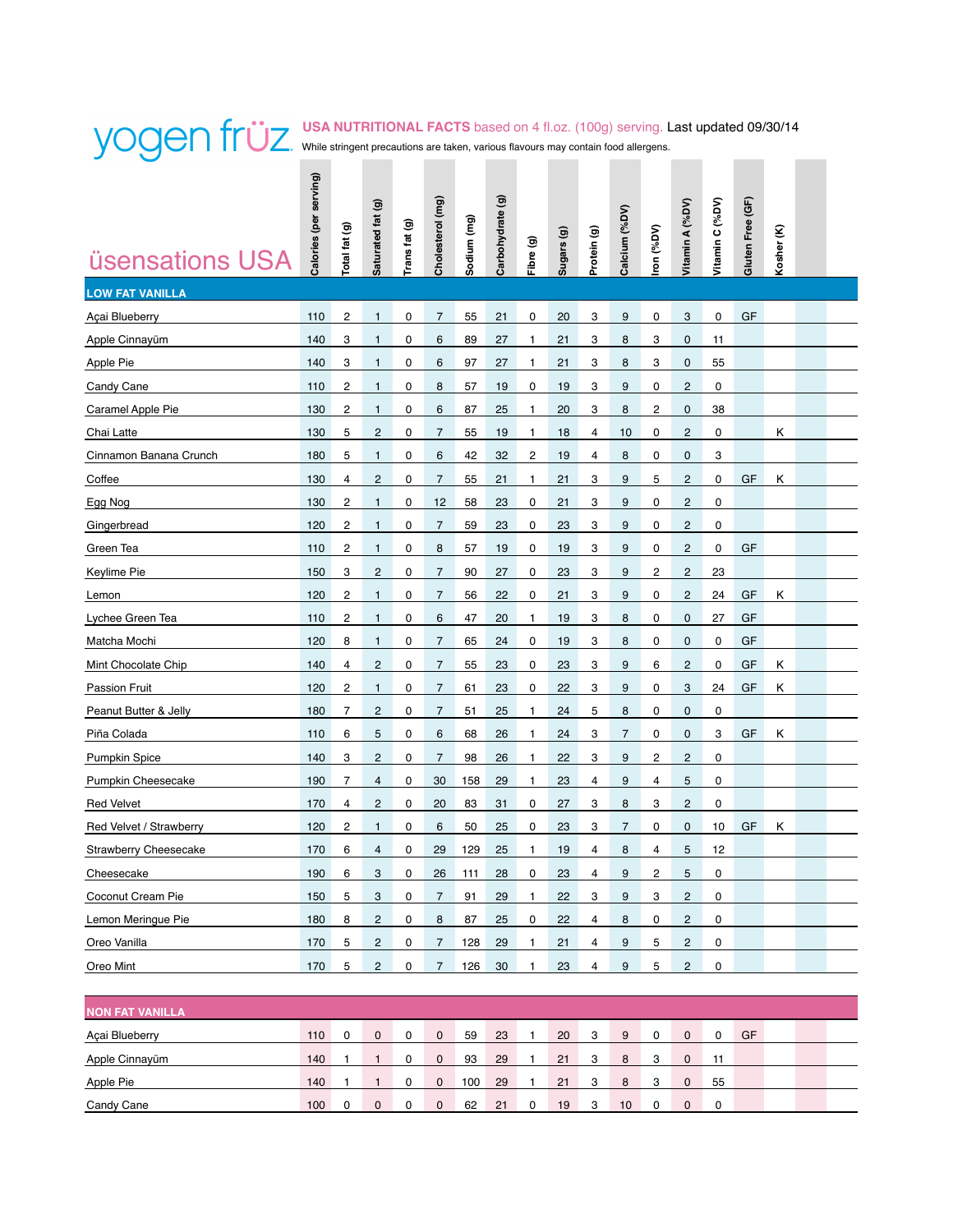### **USA NUTRITIONAL FACTS** based on 4 fl.oz. (100g) serving. Last updated 09/30/14 While stringent precautions are taken, various flavours may contain food allergens.  $\mathcal{L}^{\text{max}}$

| <b>üsensations USA</b>       | Calories (per serving) | Total fat (g) | Saturated fat (g) | Trans fat (g) | Cholesterol (mg) | Sodium (mg) | Carbohydrate (g) | Fibre (g)    | Sugars (g) | Protein (g) | Calcium (%DV) | Iron (%DV)   | Vitamin A (%DV) | Vitamin C (%DV) | Gluten Free (GF) | Kosher <sub>(K)</sub> |  |
|------------------------------|------------------------|---------------|-------------------|---------------|------------------|-------------|------------------|--------------|------------|-------------|---------------|--------------|-----------------|-----------------|------------------|-----------------------|--|
| Caramel Apple Pie            | 130                    | 1             | $\mathbf 0$       | $\mathbf 0$   | $\mathbf 0$      | 90          | 27               | 1            | 20         | 3           | 8             | $\mathbf{2}$ | $\mathbf 0$     | 38              |                  |                       |  |
| Chai Latte                   | 120                    | 3             | $\mathbf 0$       | 0             | $\mathbf{0}$     | 60          | 21               | 1            | 18         | 4           | 10            | 0            | $\mathbf 0$     | 0               |                  | Κ                     |  |
| Coffee                       | 120                    | 2             | $\mathbf{1}$      | $\mathbf 0$   | $\mathbf{0}$     | 60          | 23               | 1            | 21         | 3           | 9             | 6            | $\mathbf 0$     | $\mathbf 0$     | GF               | κ                     |  |
| Egg Nog                      | 120                    | 1             | $\mathbf 0$       | 0             | $\overline{7}$   | 63          | 25               | 0            | 21         | 3           | 10            | 0            | 0               | 0               |                  |                       |  |
| Gingerbread                  | 120                    | 0             | $\mathbf 0$       | 0             | $\mathbf 0$      | 64          | 25               | 0            | 23         | 3           | 10            | 0            | $\mathbf 0$     | $\mathbf 0$     |                  |                       |  |
| Green Tea                    | 100                    | 0             | $\mathbf 0$       | 0             | $\mathbf 0$      | 61          | 21               | 0            | 19         | 3           | 10            | 0            | $\mathbf 0$     | 0               | GF               |                       |  |
| Keylime Pie                  | 140                    | 1             | $\mathbf 0$       | 0             | $\mathbf 0$      | 94          | 29               | 1            | 23         | 3           | 9             | 3            | 0               | 23              |                  |                       |  |
| Lemon                        | 110                    | 0             | $\mathbf 0$       | 0             | $\mathbf 0$      | 60          | 24               | 0            | 22         | 3           | 9             | 0            | $\mathbf 0$     | 26              | GF               | Κ                     |  |
| Lemon Meringue Pie           | 170                    | 6             | $\mathbf{1}$      | 0             | $\mathbf 0$      | 92          | 27               | 0            | 22         | 4           | 9             | 0            | 0               | 0               |                  |                       |  |
| Lychee Green Tea             | 100                    | 0             | $\mathbf 0$       | 0             | $\mathbf 0$      | 51          | 21               | $\mathbf{1}$ | 19         | 3           | 8             | 0            | 0               | 27              | GF               |                       |  |
| Matcha Mochi                 | 120                    | 0             | $\mathbf 0$       | 0             | $\mathbf 0$      | 69          | 25               | 0            | 19         | 3           | 9             | 0            | $\mathbf 0$     | 0               | GF               |                       |  |
| Mint Chocolate Chip          | 130                    | 2             | $\mathbf{1}$      | 0             | $\mathbf 0$      | 59          | 25               | 1            | 23         | 3           | 9             | 6            | 0               | 0               | GF               | κ                     |  |
| <b>Passion Fruit</b>         | 110                    | 0             | $\mathbf 0$       | 0             | $\mathbf 0$      | 66          | 25               | 0            | 22         | 3           | 9             | 0            | $\mathbf 0$     | 24              | GF               | κ                     |  |
| Piña Colada                  | 100                    | 4             | $\overline{4}$    | 0             | $\mathbf 0$      | 71          | 27               | 1            | 24         | 3           | 8             | 0            | $\mathbf 0$     | 3               | GF               | κ                     |  |
| Pink Velvet                  | 100                    | 0             | 0                 | 0             | $\mathbf 0$      | 55          | 23               | 1            | 20         | 3           | 9             | 0            | 0               | 15              | GF               | κ                     |  |
| Pumpkin Cheesecake           | 180                    | 5             | 3                 | 0             | 26               | 162         | 31               | 1            | 23         | 4           | 9             | 4            | 4               | 0               |                  |                       |  |
| <b>Pumpkin Spice</b>         | 130                    | 1             | $\mathbf 0$       | 0             | $\mathbf 0$      | 102         | 28               | 1            | 22         | 3           | 9             | 3            | $\mathbf 0$     | 0               |                  |                       |  |
| <b>Red Velvet</b>            | 170                    | 3             | $\mathbf{1}$      | 0             | 17               | 86          | 32               | 0            | 27         | 3           | 8             | 3            | $\mathbf 0$     | 0               |                  |                       |  |
| <b>Strawberry Cheesecake</b> | 160                    | 5             | 3                 | 0             | 25               | 132         | 26               | 1            | 19         | 4           | 9             | 4            | $\overline{4}$  | 12              |                  |                       |  |

| <b>LOW FAT CHOCOLATE</b>    |     |   |                   |              |     |    |   |    |  |  |    |   |  |
|-----------------------------|-----|---|-------------------|--------------|-----|----|---|----|--|--|----|---|--|
| Chocolate Almond Bar        | 160 | 6 | $\mathbf{a}$<br>ັ | G<br>$\cdot$ | 46  | 22 |   | 20 |  |  | GF | Κ |  |
| <b>Chocolate Peppermint</b> | 150 | 3 |                   | ຨ<br>v       | 45  | 28 | ∩ | 25 |  |  |    | Κ |  |
| Oreo Chocolate              | 170 | ∽ | $\sim$            | ຨ            | 120 | 29 |   | 21 |  |  |    |   |  |

| <b>SORBET (DAIRY FREE)</b>  |     |          |              |          |          |          |          |    |          |          |    |    |   |  |
|-----------------------------|-----|----------|--------------|----------|----------|----------|----------|----|----------|----------|----|----|---|--|
| <b>Lemon Mint Sorbet</b>    | 160 | $\Omega$ | $\mathbf{0}$ | $\Omega$ | 39       | $\Omega$ | 31       |    | $\Omega$ | $\Omega$ | 91 | GF |   |  |
| Mango Pineapple Mint Sorbet | 110 | $\Omega$ | $\Omega$     |          | 29       |          | 22       |    | $\Omega$ | $\Omega$ |    | GF |   |  |
| Mojito Sorbet               | 110 | $\Omega$ | $\Omega$     |          | $\Omega$ | 29       | $\Omega$ | 21 | $\Omega$ | $\Omega$ |    | GF |   |  |
| Strawberry Daiguiri Sorbet  | 100 | $\Omega$ | $\Omega$     |          | 26       |          | 18       |    | $\Omega$ | $\Omega$ | 15 | GF | κ |  |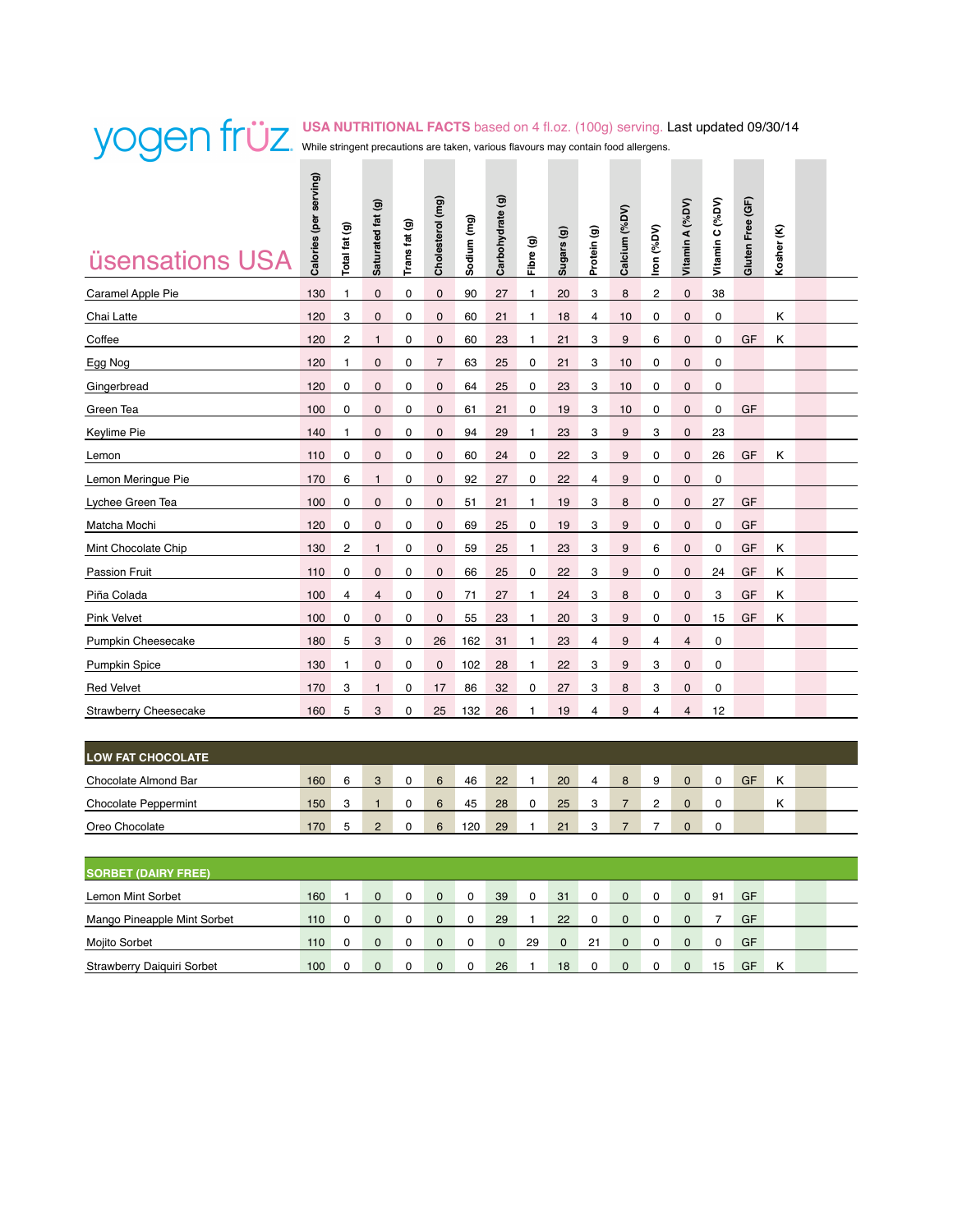## **USA NUTRITIONAL FACTS** based on 4 fl.oz. (100g) serving. Last updated 09/30/14 While stringent precautions are taken, various flavours may contain food allergens.

| <b>üserve USA</b>                   | Calories (per serving) | Total fat (g)           | Saturated fat (g) | Trans fat (g) | Cholesterol (mg) | Sodium (mg) | $\widehat{\mathbf{e}}$<br>Carbohydrate | Fibre (g) | Sugars (g) | Protein (g) | Calcium (%DV) | ron (%DV) | Vitamin A (%DV) | Vitamin C (%DV) | Gluten Free (GF) | Kosher (K) |  |
|-------------------------------------|------------------------|-------------------------|-------------------|---------------|------------------|-------------|----------------------------------------|-----------|------------|-------------|---------------|-----------|-----------------|-----------------|------------------|------------|--|
| <b>LOW FAT FLAVOURS</b>             |                        |                         |                   |               |                  |             |                                        |           |            |             |               |           |                 |                 |                  |            |  |
| <b>Almond Cookies</b>               | 130                    | 3                       | $\mathbf{1}$      | 0             | 6                | 72          | 22                                     | 0         | 17         | 4           | 12            | 0         | 5               | 0               | GF               | Κ          |  |
| Amaretto                            | 130                    | 3                       | 1                 | 0             | $\overline{7}$   | 72          | 23                                     | 0         | 19         | 3           | 11            | 0         | 5               | 0               | GF               |            |  |
| <b>Apple Pie</b>                    | 120                    | 2                       | 1                 | 0             | 7                | 72          | 23                                     | 0         | 19         | 3           | 11            | 0         | 5               | 0               | GF               | κ          |  |
| Banana Split                        | 120                    | 2                       | $\mathbf{1}$      | 0             | $\overline{7}$   | 74          | 23                                     | 0         | 19         | 3           | 11            | 0         | 5               | 0               | GF               | Κ          |  |
| Belgian Hot Chocolate               | 120                    | $\overline{c}$          | 1                 | 0             | 6                | 69          | 23                                     | 0         | 19         | 3           | 10            | 3         | 5               | 0               | GF               | Κ          |  |
| <b>Birthday Cake</b>                | 120                    | 2                       | $\mathbf{1}$      | 0             | 14               | 74          | 23                                     | 0         | 18         | 3           | 11            | 0         | 5               | 0               |                  | Κ          |  |
| <b>Blackberry</b>                   | 120                    | 2                       | 1                 | 0             | 7                | 72          | 23                                     | 0         | 19         | 3           | 11            | 0         | 5               | 0               |                  |            |  |
| <b>Brownie Blast</b>                | 120                    | 2                       | 1                 | 0             | 6                | 69          | 23                                     | 0         | 19         | 3           | 10            | 3         | 5               | 0               | GF               | Κ          |  |
| <b>Bubble Gum</b>                   | 120                    | 2                       | 1                 | 0             | 7                | 72          | 23                                     | 0         | 19         | 3           | 11            | 0         | 5               | 0               | GF               | Κ          |  |
| <b>Butter Pecan</b>                 | 120                    | 2                       | $\mathbf{1}$      | 0             | $\overline{7}$   | 73          | 23                                     | 0         | 19         | 3           | 11            | 0         | 5               | 0               | GF               | Κ          |  |
| Cappuccino                          | 120                    | $\overline{c}$          | 1                 | 0             | 7                | 79          | 23                                     | 0         | 18         | 3           | 11            | 0         | 5               | 0               |                  | Κ          |  |
| Caramel Butter Pecan                | 120                    | $\overline{c}$          | 1                 | 0             | $\overline{7}$   | 74          | 24                                     | 0         | 19         | 3           | 11            | 0         | 5               | 0               | GF               | Κ          |  |
| <b>Caramel Latte</b>                | 120                    | $\overline{c}$          | 1                 | 0             | $\overline{7}$   | 86          | 23                                     | 0         | 19         | 3           | 11            | 0         | 5               | 0               | GF               | Κ          |  |
| Caramel Popcorn                     | 120                    | $\overline{c}$          | 1                 | 0             | $\overline{7}$   | 86          | 23                                     | 0         | 19         | 3           | 11            | 0         | 5               | 0               | GF               | Κ          |  |
| Caramilk                            | 120                    | 2                       | $\mathbf{1}$      | 0             | 6                | 79          | 23                                     | 0         | 18         | 3           | 11            | 0         | 5               | 0               | GF               | Κ          |  |
| Chocolate Banana                    | 120                    | 2                       | 1                 | 0             | 6                | 68          | 23                                     | 0         | 19         | 3           | 11            | 0         | 5               | 0               | GF               | Κ          |  |
| Chocolate Coconut Bar               | 120                    | 2                       | $\mathbf{1}$      | 0             | 6                | 64          | 23                                     | 0         | 18         | 3           | 10            | 3         | 5               | 0               | GF               | κ          |  |
| Chocolate Hazelnut                  | 120                    | 3                       | 1                 | 0             | 6                | 64          | 22                                     | 0         | 17         | 4           | 10            | 3         | 5               | 0               | GF               | Κ          |  |
| Chocolate Hazelnut Spread (Nutella) | 130                    | 3                       | $\mathbf{1}$      | 0             | 6                | 67          | 23                                     | 0         | 19         | 4           | 11            | 2         | 5               | 0               | GF               |            |  |
| Chocolate Mocha                     | 120                    | 2                       | $\mathbf{1}$      | 0             | 6                | 65          | 23                                     | 0         | 19         | 3           | 10            | 3         | 5               | 0               | GF               | Κ          |  |
| Chocolate Oreo                      | 130                    | 2                       | $\mathbf{1}$      | 0             | 6                | 84          | 24                                     | 0         | 19         | 3           | 10            | 3         | 5               | 0               |                  |            |  |
| <b>Chocolate Peanut Butter</b>      | 120                    | 3                       | $\mathbf{1}$      | 0             | 6                | 68          | 22                                     | 0         | 18         | 4           | 11            | 0         | 5               | 0               | GF               |            |  |
| <b>Chocolate Peppermint</b>         | 120                    | 2                       | 1                 | 0             | 6                | 64          | 23                                     | 0         | 19         | 3           | 10            | 3         | 5               | 0               | GF               | Κ          |  |
| <b>Chocolate Raspberry Truffle</b>  | 110                    | $\overline{\mathbf{c}}$ | 1                 | 0             | 6                | 65          | 23                                     | 0         | 18         | 3           | 10            | 3         | 5               | 0               | GF               | κ          |  |
| Chocolate (Truffle Explosion)       | 110                    | 2                       | $\overline{ }$    | 0             | 6                | 65          | 22                                     | 0         | 18         | 3           | $10$          | 3         | 5               | 0               | GF               | Κ          |  |
| Cinnamon                            | 120                    | 2                       | $\mathbf{1}$      | 0             | $\overline{7}$   | 74          | 23                                     | 0         | 19         | 3           | 11            | 0         | 5               | 0               | GF               | Κ          |  |
| Coconut Madness                     | 120                    | 2                       | 1                 | 0             | $\overline{7}$   | 73          | 23                                     | 0         | 18         | 3           | 11            | 0         | 5               | 0               | GF               | Κ          |  |
| Cotton Candy                        | 120                    | 2                       | $\mathbf{1}$      | 0             | $\overline{7}$   | 74          | 23                                     | 0         | 19         | 3           | 11            | 0         | 5               | 0               | GF               | Κ          |  |
| Crème Brûlée                        | 120                    | 2                       | 1                 | 0             | 11               | 774         | 23                                     | 0         | 18         | 3           | 11            | 0         | 5               | 0               | GF               | Κ          |  |
| Dulce de Leche                      | 120                    | 2                       | $\mathbf{1}$      | 0             | $\overline{7}$   | 74          | 24                                     | 0         | 19         | 3           | 11            | 0         | 5               | 0               | GF               | Κ          |  |
| Espresso Coffee                     | 120                    | 2                       | $\mathbf{1}$      | 0             | $\overline{7}$   | 73          | 23                                     | 0         | 19         | 3           | 11            | 0         | 5               | 0               | GF               | Κ          |  |
| <b>Ginger Spiced Cookie</b>         | 120                    | 2                       | $\mathbf{1}$      | 0             | $\overline{7}$   | 101         | 23                                     | 0         | 19         | 3           | 11            | 0         | 5               | 0               | GF               | Κ          |  |
| Hazelnut                            | 130                    | 3                       | 1                 | 0             | 6                | 72          | 22                                     | 0         | 17         | 3           | 11            | 0         | 5               | 0               | GF               | Κ          |  |
| <b>Hello Kitty</b>                  | 120                    | 2                       | 1                 | 0             | 6                | 72          | 24                                     | 0         | 19         | 3           | 11            | 0         | 5               | 0               | GF               |            |  |
| Honey Almond                        | 120                    | 2                       | $\mathbf{1}$      | 0             | $\overline{7}$   | 72          | 23                                     | 0         | 18         | 3           | 11            | 0         | 5               | 0               |                  |            |  |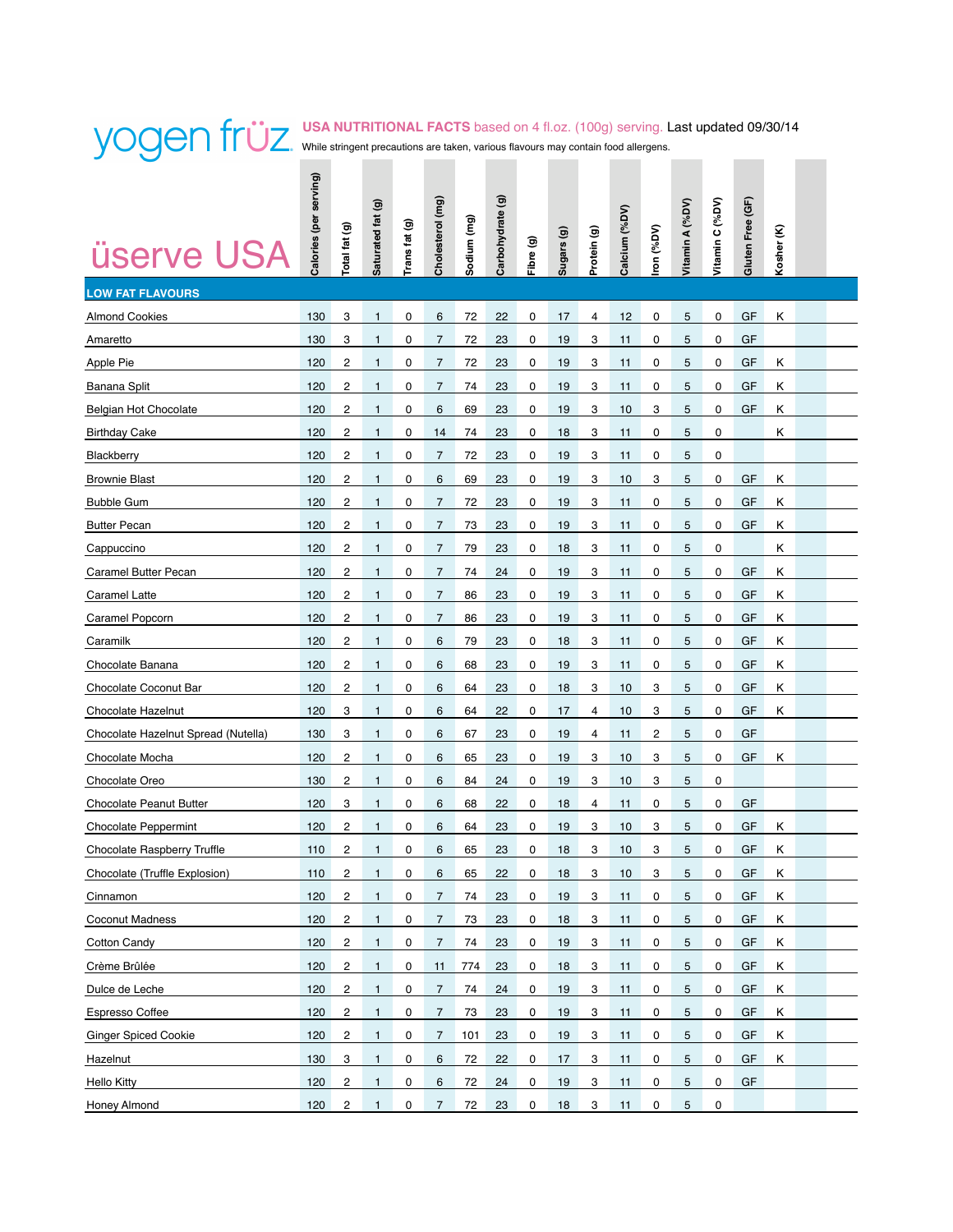### **USA NUTRITIONAL FACTS** based on 4 fl.oz. (100g) serving. Last updated 09/30/14 While stringent precautions are taken, various flavours may contain food allergens. **Contract**

| <b>üserve USA</b>           | Calories (per serving) | Total fat (g)           | Saturated fat (g) | Trans fat (g) | Cholesterol (mg) | Sodium (mg) | $\widehat{\mathbf{e}}$<br>Carbohydrate | Fibre (g) | Sugars (g) | Protein (g) | Calcium (%DV) | ron (%DV) | Vitamin A (%DV) | Vitamin C (%DV) | Gluten Free (GF) | Kosher (K) |  |
|-----------------------------|------------------------|-------------------------|-------------------|---------------|------------------|-------------|----------------------------------------|-----------|------------|-------------|---------------|-----------|-----------------|-----------------|------------------|------------|--|
| Keylime Meringue            | 120                    | $\overline{c}$          | $\mathbf{1}$      | 0             | 6                | 74          | 24                                     | 0         | 20         | 3           | 11            | 0         | 5               | 10              | GF               | κ          |  |
| Maple Bacon                 | 120                    | 2                       | 1                 | 0             | 6                | 72          | 22                                     | 0         | 17         | 3           | 11            | 0         | 5               | 0               |                  |            |  |
| Marshmallow                 | 120                    | 2                       | 1                 | 0             | 7                | 72          | 23                                     | 0         | 19         | 3           | 11            | 0         | 5               | 0               | GF               | Κ          |  |
| Mint                        | 120                    | 2                       | $\mathbf{1}$      | 0             | $\overline{7}$   | 73          | 23                                     | 0         | 19         | 3           | 11            | 0         | 5               | 0               | GF               | Κ          |  |
| Mint Chocolate Chip         | 120                    | 2                       | $\mathbf{1}$      | 0             | 6                | 69          | 23                                     | 0         | 19         | 3           | 11            | 0         | 5               | 0               | GF               | κ          |  |
| Mint White Chocolate        | 120                    | 2                       | $\mathbf{1}$      | 0             | $\overline{7}$   | 72          | 24                                     | 0         | 20         | 3           | 11            | 0         | 5               | 0               | GF               | Κ          |  |
| Neapolitan                  | 120                    | 2                       | 1                 | 0             | 6                | 72          | 23                                     | 0         | 19         | 3           | 11            | 0         | 5               | 4               | GF               | Κ          |  |
| Orangecream (Creamsicle)    | 120                    | 2                       | 1                 | 0             | $\overline{7}$   | 73          | 23                                     | 0         | 19         | 3           | 11            | 0         | 5               | 4               | GF               | κ          |  |
| Oreo Cookies N Cream        | 130                    | 2                       | 1                 | 0             | 6                | 92          | 25                                     | 0         | 19         | 3           | 11            | 0         | 5               | 0               |                  | κ          |  |
| Peach Crème Brûlée          | 120                    | $\overline{\mathbf{c}}$ | $\mathbf{1}$      | 0             | 9                | 73          | 23                                     | 0         | 18         | 3           | 11            | 0         | 5               | 0               | GF               | κ          |  |
| <b>Peanut Butter</b>        | 130                    | 3                       | 1                 | 0             | 6                | 72          | 22                                     | 0         | 17         | 4           | 11            | 0         | 5               | 0               | GF               |            |  |
| Peanut Butter & Jelly       | 140                    | 4                       | $\overline{c}$    | 0             | 6                | 81          | 22                                     | 1         | 18         | 4           | 11            | 0         | 5               | 0               | GF               |            |  |
| <b>Peppermint Snowflake</b> | 120                    | $\overline{\mathbf{c}}$ | 1                 | 0             | 6                | 72          | 24                                     | 0         | 20         | 3           | 11            | 0         | 5               | 0               | GF               | κ          |  |
| Piña Colada                 | 120                    | $\overline{\mathbf{c}}$ | 1                 | 0             | $\overline{7}$   | 73          | 23                                     | 0         | 18         | 3           | 11            | 0         | 5               | 0               | GF               | Κ          |  |
| <b>Pink Velvet</b>          | 130                    | $\overline{\mathbf{c}}$ | 1                 | 0             | 6                | 71          | 21                                     | 0         | 17         | 3           | 11            | 0         | 5               | 0               |                  |            |  |
| Pistachio                   | 130                    | 3                       | 1                 | 0             | $\overline{7}$   | 72          | 23                                     | 0         | 18         | 3           | 11            | 0         | 5               | 0               | GF               |            |  |
| Pumpkin Pie                 | 120                    | 2                       | 1                 | 0             | 6                | 78          | 23                                     | 0         | 18         | 3           | 11            | 0         | 5               | 0               |                  |            |  |
| <b>Red Velvet</b>           | 120                    | $\overline{\mathbf{c}}$ | 1                 | 0             | 6                | 67          | 23                                     | 0         | 19         | 3           | 10            | 2         | 5               | 0               | GF               | κ          |  |
| <b>Roasted Almonds</b>      | 130                    | 3                       | 1                 | 0             | $\overline{7}$   | 72          | 22                                     | 0         | 17         | 4           | 11            | 0         | 5               | 0               | GF               |            |  |
| Roasted Marshmallow         | 120                    | $\overline{\mathbf{c}}$ | $\mathbf{1}$      | 0             | $\overline{7}$   | 73          | 23                                     | 0         | 19         | 3           | 11            | 0         | 5               | 0               | GF               | κ          |  |
| Root Beer                   | 120                    | 1.5                     | $\mathbf{1}$      | 0             | 8                | 44          | 25                                     | 0         | 22         | 3           | 9             | 0         | 0               | 0               | GF               | κ          |  |
| S'mores                     | 120                    | 2                       | 1                 | 0             | 6                | 69          | 25                                     | 0         | 20         | 3           | 11            | 0         | 5               | 0               | GF               | κ          |  |
| <b>Salted Caramel</b>       | 120                    | 2                       | $\mathbf{1}$      | 0             | $\overline{7}$   | 86          | 23                                     | 0         | 19         | 3           | 11            | 0         | 5               | 0               | GF               | κ          |  |
| Snickers                    | 130                    | 3                       | 1                 | 0             | 6                | 74          | 23                                     | 0         | 18         | 4           | 11            | 0         | 5               | 0               | GF               |            |  |
| Snowball                    | 120                    | $\overline{c}$          | $\mathbf{1}$      | 0             | 7                | 72          | 24                                     | 0         | 19         | 3           | 11            | 0         | 5               | 0               | GF               | κ          |  |
| Strawberry                  | 120                    | 2                       | 1                 | 0             | 6                | 66          | 24                                     | 0         | 20         | 3           | 10            | 0         | 5               | 11              | GF               | ĸ          |  |
| Strawberry Banana           | 120                    | $\overline{c}$          | 1                 | 0             | $\overline{7}$   | 72          | 23                                     | 0         | 19         | 3           | 11            | 0         | 5               | 0               | GF               | Κ          |  |
| Taro                        | 120                    | 2                       | $\mathbf{1}$      | 0             | $\overline{7}$   | 76          | 23                                     | 0         | 19         | 3           | 11            | 0         | 5               | 0               |                  |            |  |
| Tiramisu                    | 120                    | $\overline{c}$          | $\mathbf{1}$      | 0             | $\overline{7}$   | 75          | 23                                     | 0         | 19         | 3           | 12            | 0         | 5               | 0               | GF               | Κ          |  |
| Vanilla                     | 120                    | 2                       | $\mathbf{1}$      | 0             | 7                | 73          | 22                                     | 0         | 18         | 3           | 11            | 0         | 5               | 0               | GF               | Κ          |  |
| Wafer (Waffle Cone)         | 130                    | 3                       | 1                 | 0             | 6                | 73          | 23                                     | 0         | 18         | 3           | 11            | 0         | $\mathbf 5$     | 0               |                  | Κ          |  |
| <b>White Chocolate</b>      | 120                    | 2                       | 1                 | 0             | 7                | 72          | 24                                     | 0         | 20         | 3           | 11            | 0         | 5               | 0               | GF               | Κ          |  |
| White Chocolate Macadamia   | 120                    | $\overline{c}$          | 1                 | 0             | $\overline{7}$   | 72          | 24                                     | 0         | 19         | 3           | 11            | 0         | 5               | 0               |                  | Κ          |  |
| White Marshmallow           | 120                    | 1.5                     | 1                 | 0             | 8                | 72          | 25                                     | 0         | 22         | 3           | 9             | 0         | 0               | 0               |                  |            |  |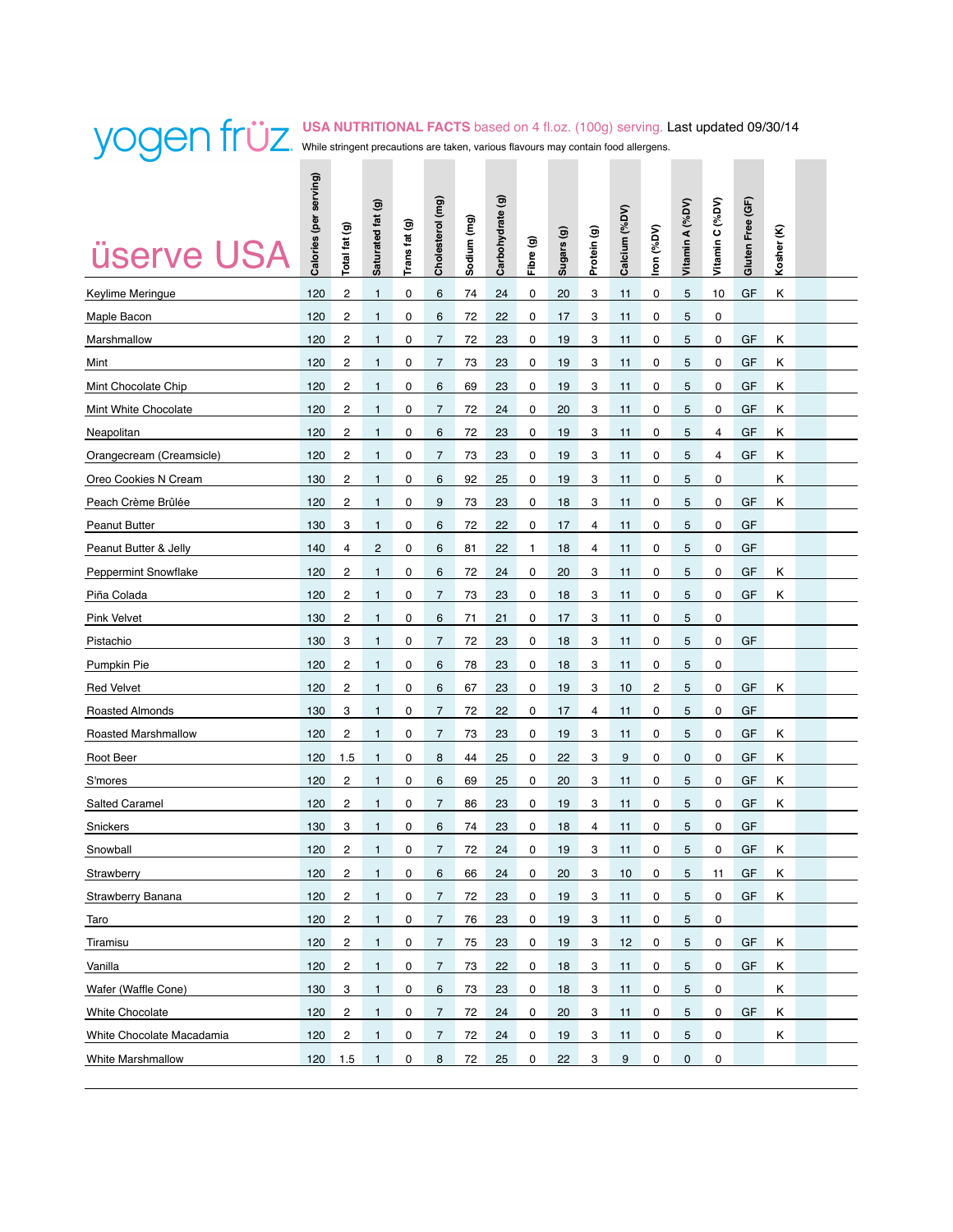## **USA NUTRITIONAL FACTS** based on 4 fl.oz. (100g) serving. Last updated 09/30/14 While stringent precautions are taken, various flavours may contain food allergens.  $\mathcal{L}(\mathcal{A})$

| <b>üserve USA</b>       | Calories (per serving) | otal fat (g) | Saturated fat (g) | Trans fat (g) | Cholesterol (mg) | Sodium (mg) | $\widehat{\mathbf{e}}$<br>Carbohydrate | Fibre (g) | Sugars (g) | Protein (g)    | Calcium (%DV) | ron (%DV) | Vitamin A (%DV)         | Vitamin C (%DV) | Gluten Free (GF) | ε<br>Kosher |  |
|-------------------------|------------------------|--------------|-------------------|---------------|------------------|-------------|----------------------------------------|-----------|------------|----------------|---------------|-----------|-------------------------|-----------------|------------------|-------------|--|
| <b>NON FAT FLAVOURS</b> |                        |              |                   |               |                  |             |                                        |           |            |                |               |           |                         |                 |                  |             |  |
| Açai Blueberry          | 110                    | $\pmb{0}$    | $\pmb{0}$         | 0             | $\pmb{0}$        | 74          | 25                                     | 0         | 20         | 3              | 12            | 0         | $\overline{\mathbf{4}}$ | 3               | GF               |             |  |
| Banana                  | 110                    | 0            | 0                 | 0             | $\mathbf 0$      | 79          | 24                                     | 0         | 19         | 4              | 12            | 0         | 4                       | 0               | GF               | Κ           |  |
| Banana Cinnamon         | 110                    | 0            | 0                 | 0             | $\pmb{0}$        | 79          | 24                                     | 0         | 19         | 3              | 12            | 0         | $\overline{\mathbf{4}}$ | 0               | GF               | κ           |  |
| Blueberry               | 110                    | 0            | 0                 | 0             | $\pmb{0}$        | 80          | 23                                     | 0         | 19         | 4              | 12            | 0         | $\overline{\mathbf{4}}$ | 0               | GF               |             |  |
| Boysenberry             | 110                    | 0            | $\pmb{0}$         | 0             | $\mathbf 0$      | 82          | 24                                     | 0         | 19         | $\overline{4}$ | 12            | 0         | $\overline{\mathbf{4}}$ | 12              | GF               | Κ           |  |
| Cinnamon Bun Twist      | 110                    | $\mathbf 0$  | $\mathbf 0$       | 0             | $\mathbf 0$      | 87          | 24                                     | 0         | 19         | $\overline{4}$ | 12            | 0         | $\overline{\mathbf{4}}$ | 0               | GF               | Κ           |  |
| Greek Style Yogurt      | 100                    | 0            | $\pmb{0}$         | 0             | $\pmb{0}$        | 77          | 23                                     | 0         | 18         | 3              | 12            | 0         | 3                       | 0               | GF               |             |  |
| Green Apple             | 110                    | 0            | 0                 | 0             | $\mathbf 0$      | 79          | 23                                     | 0         | 19         | 4              | 12            | 0         | $\overline{\mathbf{4}}$ | 0               | GF               |             |  |
| Green Tea               | 110                    | 0            | $\mathbf 0$       | 0             | $\mathbf 0$      | 80          | 23                                     | 0         | 18         | $\overline{4}$ | 13            | 0         | $\overline{4}$          | 0               | GF               |             |  |
| Honey                   | 110                    | $\mathbf 0$  | $\mathbf{0}$      | $\mathbf 0$   | $\pmb{0}$        | 79          | 24                                     | 0         | 19         | 4              | 12            | 0         | $\overline{4}$          | 0               |                  |             |  |
| Kiwi                    | 110                    | 0            | $\pmb{0}$         | 0             | $\pmb{0}$        | 79          | 24                                     | 0         | 19         | 4              | 12            | 0         | $\overline{\mathbf{4}}$ | 2               | GF               |             |  |
| Lemon                   | 110                    | 0            | 0                 | 0             | $\pmb{0}$        | 79          | 23                                     | 0         | 19         | $\overline{4}$ | 12            | 0         | $\overline{\mathbf{4}}$ | 11              | GF               | κ           |  |
| Lime                    | 110                    | 0            | $\mathbf 0$       | 0             | $\mathbf 0$      | 79          | 24                                     | 0         | 19         | 4              | 12            | 0         | 4                       | 2               | GF               |             |  |
| <b>Mandarin Orange</b>  | 110                    | 0            | $\pmb{0}$         | 0             | $\pmb{0}$        | 79          | 23                                     | 0         | 19         | 4              | 12            | 0         | $\overline{\mathbf{4}}$ | 0               | GF               |             |  |
| Mango Orange            | 110                    | 0            | 0                 | 0             | $\pmb{0}$        | 79          | 23                                     | 0         | 19         | 4              | 12            | 0         | $\overline{\mathbf{4}}$ | 4               | GF               |             |  |
| Mangolicious            | 110                    | 0            | $\mathbf 0$       | 0             | $\mathbf 0$      | 79          | 24                                     | 0         | 19         | 4              | 12            | 0         | 4                       | 0               | GF               | Κ           |  |
| Orange                  | 110                    | 0            | 0                 | 0             | $\pmb{0}$        | 79          | 23                                     | 0         | 19         | 4              | 12            | 0         | $\overline{4}$          | 6               | GF               |             |  |
| Orange Banana           | 110                    | 0            | $\mathbf 0$       | 0             | $\mathbf 0$      | 79          | 23                                     | 0         | 19         | $\overline{4}$ | 12            | 0         | $\overline{\mathbf{4}}$ | 4               | GF               |             |  |
| Orange Carrot           | 100                    | 0            | $\pmb{0}$         | $\pmb{0}$     | $\mathbf 0$      | 78          | 22                                     | $\pmb{0}$ | 18         | 3              | 12            | 0         | $\overline{\mathbf{4}}$ | 0               |                  |             |  |
| <b>Passion Fruit</b>    | 110                    | 0            | $\mathbf 0$       | 0             | $\mathbf 0$      | 81          | 24                                     | 0         | 19         | 4              | 12            | 0         | $\overline{\mathbf{4}}$ | 10              | GF               | Κ           |  |
| Peachy Keen             | 110                    | 0            | 0                 | 0             | $\pmb{0}$        | 79          | 24                                     | 0         | 19         | 4              | 12            | 0         | $\overline{\mathbf{4}}$ | 0               | GF               | Κ           |  |
| Pear                    | 110                    | 0            | $\mathbf 0$       | 0             | $\pmb{0}$        | 79          | 23                                     | 0         | 19         | 4              | 12            | 0         | $\overline{\mathbf{4}}$ | 0               | GF               |             |  |
| Pomegranate             | 110                    | 0            | $\mathbf 0$       | 0             | $\mathbf 0$      | 78          | 24                                     | 0         | 20         | 3              | 12            | 0         | 3                       | 0               | GF               | Κ           |  |
| Raspberry               | 110                    | $\mathbf 0$  | $\mathbf{0}$      | 0             | 0                | 79          | 23                                     | 0         | 19         | $\overline{4}$ | 12            | 0         | 4                       | 0               | GF               | κ           |  |
| <b>Red Orange</b>       | 120                    | 0            | $\mathbf 0$       | 0             | 6                | 49          | 25                                     | 0         | 22         | 3.5            | 10            | 0         | 0                       | 0               | GF               |             |  |
| <b>Tropical Storm</b>   | 110                    | $\pmb{0}$    | 0                 | 0             | $\mathbf 0$      | 79          | 23                                     | $\pmb{0}$ | 19         | $\overline{4}$ | 12            | 0         | $\overline{\mathbf{4}}$ | 0               | GF               |             |  |
| <b>Two Berries</b>      | 110                    | 0            | 0                 | 0             | $\mathbf{0}$     | 79          | 23                                     | 0         | 19         | 4              | 12            | 0         | $\overline{4}$          | 0               | GF               |             |  |
| Watermelon              | 110                    | 0            | $\Omega$          | 0             | 0                | 79          | 24                                     | 0         | 19         | 4              | 12            | $\Omega$  | $\overline{\mathbf{4}}$ | 0               | GF               |             |  |
|                         |                        |              |                   |               |                  |             |                                        |           |            |                |               |           |                         |                 |                  |             |  |

| <b>NON FAT TART</b>    |     |          |          |          |    |    |              |    |   |    |             |    |    |   |  |
|------------------------|-----|----------|----------|----------|----|----|--------------|----|---|----|-------------|----|----|---|--|
| <b>Blackberry Tart</b> | 100 | $\Omega$ | $\Omega$ | $\Omega$ | 51 | 22 | $\Omega$     | 19 | 4 | 11 | $\Omega$    | 11 |    |   |  |
| <b>Blueberry Tart</b>  | 100 |          | $\Omega$ | $\Omega$ | 52 | 22 | $\Omega$     | 19 | 4 | 11 | $\mathbf 0$ |    | GF |   |  |
| Green Apple Tart       | 100 | 0        | $\Omega$ | $\Omega$ | 54 | 22 | $\Omega$     | 19 | 4 | 11 | $\Omega$    | 21 | GF | Κ |  |
| Green Tea Tart         | 100 | $\Omega$ | $\Omega$ | $\Omega$ | 52 | 21 | $\Omega$     | 18 | 4 | 11 | $\Omega$    | 12 | GF |   |  |
| Keylime Meringue Tart  | 110 |          | $\Omega$ | $\Omega$ | 53 | 23 | <sup>0</sup> | 20 | 4 | 11 | $\Omega$    | 20 | GF | κ |  |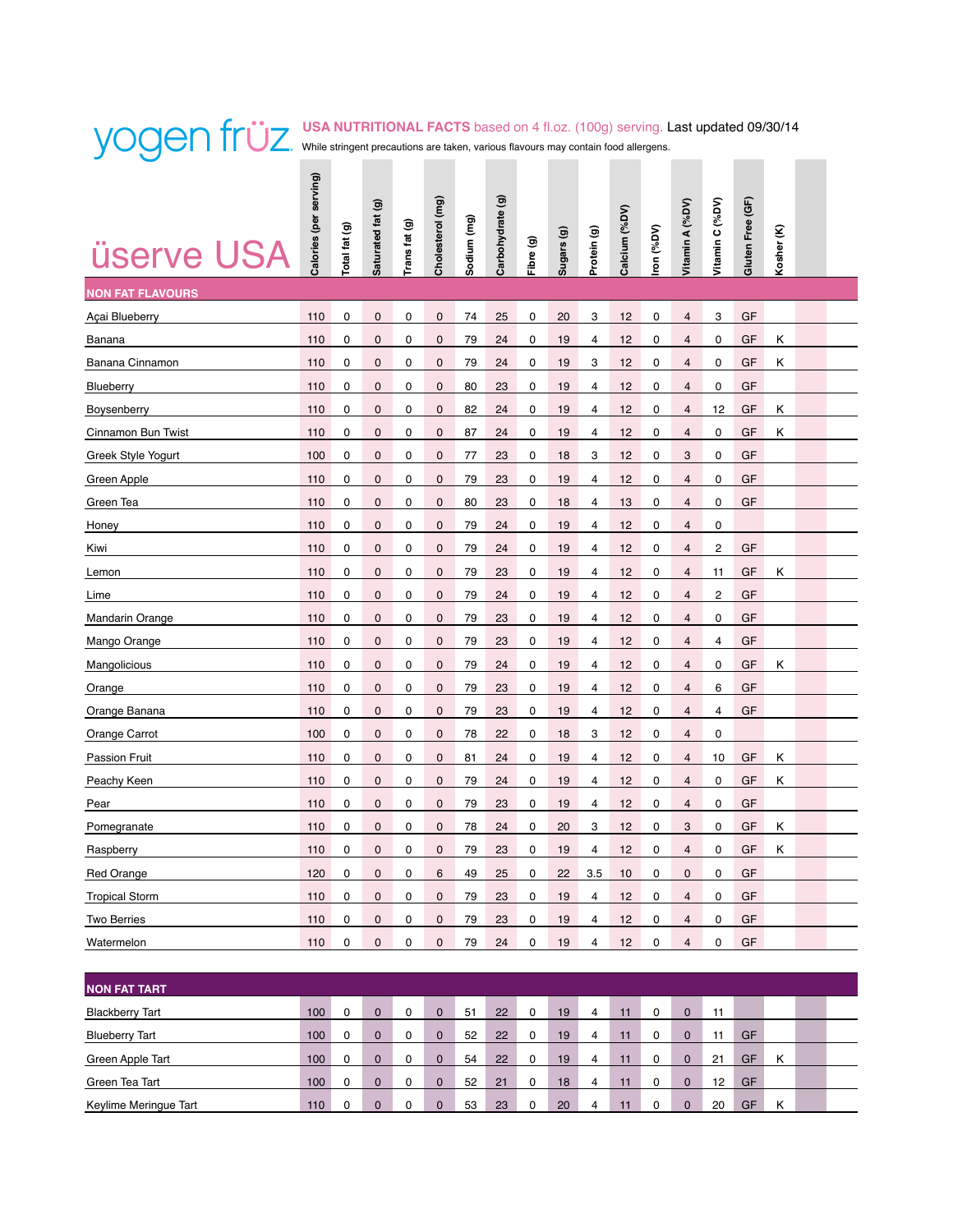#### **USA NUTRITIONAL FACTS** based on 4 fl.oz. (100g) serving. Last updated 09/30/14 While stringent precautions are taken, various flavours may contain food allergens.  $\sim 100$  km s  $^{-1}$

| <b>üserve USA</b>                | Calories (per serving) | Total fat (g) | Saturated fat (g) | Trans fat (g) | Cholesterol (mg) | Sodium (mg) | Carbohydrate (g) | Fibre (g) | Sugars (g) | Protein (g) | Calcium (%DV)  | Iron (%DV) | Vitamin A (%DV) | Vitamin C (%DV) | Gluten Free (GF) | Kosher (K) |  |
|----------------------------------|------------------------|---------------|-------------------|---------------|------------------|-------------|------------------|-----------|------------|-------------|----------------|------------|-----------------|-----------------|------------------|------------|--|
| Kiwi Tart                        | 100                    | 0             | $\mathbf 0$       | 0             | $\mathbf 0$      | 51          | 22               | 0         | 19         | 4           | 11             | 0          | $\mathbf 0$     | 12              | GF               |            |  |
| Lemon Tart                       | 100                    | 0             | $\mathbf 0$       | 0             | $\mathbf 0$      | 51          | 22               | 0         | 19         | 4           | 11             | 0          | $\mathbf 0$     | 21              | GF               | Κ          |  |
| Lime Tart                        | 100                    | 0             | $\mathbf 0$       | 0             | $\mathbf 0$      | 51          | 22               | 0         | 19         | 4           | 11             | 0          | $\mathbf 0$     | 12              | GF               |            |  |
| Lychee Green Tea Tart            | 100                    | 0             | $\mathbf 0$       | 0             | $\mathbf 0$      | 51          | 21               | 0         | 17         | 4           | 11             | 0          | $\mathbf 0$     | 11              |                  |            |  |
| Mango Tart                       | 100                    | 0             | $\mathbf 0$       | 0             | $\mathbf 0$      | 52          | 22               | 0         | 19         | 4           | 11             | 0          | $\mathbf 0$     | 11              | GF               | Κ          |  |
| New York Cheesecake              | 110                    | 3             | $\overline{c}$    | 0             | 10               | 81          | 19               | 0         | 17         | 4           | 11             | 0          | $\mathbf 0$     | 11              | GF               | Κ          |  |
| Orange Tart                      | 100                    | 0             | $\mathbf 0$       | 0             | $\mathbf 0$      | 51          | 22               | 0         | 19         | 4           | 11             | 0          | $\mathbf 0$     | 15              | GF               |            |  |
| <b>Passion Fruit Tart</b>        | 100                    | 0             | $\mathbf 0$       | 0             | $\mathbf 0$      | 54          | 22               | 0         | 19         | 4           | 11             | 0          | $\overline{2}$  | 20              | GF               | Κ          |  |
| Peach Mango Tart                 | 100                    | 0             | $\mathbf 0$       | 0             | $\mathbf 0$      | 52          | 22               | 0         | 20         | 4           | 12             | 0          | $\overline{2}$  | $\overline{c}$  | GF               | Κ          |  |
| Peach Tart                       | 100                    | 0             | $\mathbf 0$       | 0             | $\mathbf 0$      | 51          | 22               | 0         | 19         | 4           | 11             | 0          | $\mathbf 0$     | 11              | GF               | Κ          |  |
| Pear Tart                        | 100                    | 0             | $\mathbf 0$       | 0             | $\mathbf 0$      | 51          | 22               | 0         | 19         | 4           | 11             | 0          | $\mathbf 0$     | 11              | GF               |            |  |
| Pomegranate Tart                 | 110                    | 0             | $\mathbf 0$       | 0             | $\mathbf 0$      | 51          | 23               | 0         | 19         | 4           | 11             | 0          | $\mathbf 0$     | 11              | GF               | Κ          |  |
| <b>Strawberry Cheesecake</b>     | 120                    | 3             | $\overline{2}$    | 0             | 10               | 80          | 20               | 0         | 17         | 4           | 11             | 0          | $\mathbf 0$     | 11              | GF               | Κ          |  |
| Superfruit (Açai Blueberry Tart) | 100                    | 0             | $\mathbf 0$       | 0             | $\mathbf 0$      | 50          | 22               | 0         | 19         | 4           | 11             | 0          | $\overline{c}$  | 11              | GF               |            |  |
| Tart                             | 100                    | 0             | $\mathbf 0$       | 0             | $\mathbf 0$      | 52          | 21               | 0         | 18         | 4           | 11             | 0          | $\overline{2}$  | 11              | GF               | Κ          |  |
|                                  |                        |               |                   |               |                  |             |                  |           |            |             |                |            |                 |                 |                  |            |  |
| <b>SHERBET</b>                   |                        |               |                   |               |                  |             |                  |           |            |             |                |            |                 |                 |                  |            |  |
| Mandarin Orange Sherbet          | 110                    | 0             | $\mathbf 0$       | 0             | $\mathbf 0$      | 15          | 27               | 0         | 21         | 1           | 3              | 0          | $\mathbf 0$     | 2               | GF               |            |  |
| <b>Tropical Storm Sherbet</b>    | 110                    | 0             | 0                 | 0             | $\mathbf 0$      | 15          | 28               | 0         | 20         | 1           | $\overline{2}$ | 0          | $\mathbf 0$     | 0               | GF               |            |  |
| <b>SORBET (DAIRY FREE)</b>       |                        |               |                   |               |                  |             |                  |           |            |             |                |            |                 |                 |                  |            |  |
| <b>Grapefruit Sorbet</b>         | 100                    | 0             | 0                 | 0             | 0                | 0           | 24               | 1         | 24         | 0           | 0              | 0          | 0               | 0               | GF               |            |  |
| Green Apple Sorbet               | 110                    | 0             | 0                 | 0             | 0                | 0           | 29               | 0         | 21         | 0           | $\mathbf 0$    | 0          | $\mathbf 0$     | 0               | GF               |            |  |
| Lime Sorbet                      | 110                    | 0             | $\mathbf 0$       | 0             | $\mathbf 0$      | 0           | 30               | 0         | 21         | 0           | 0              | 0          | $\mathbf 0$     | 0               | GF               |            |  |
| Mandarin Oranage Sorbet          | 110                    | 0             | $\mathbf 0$       | 0             | $\mathbf 0$      | 0           | 29               | 0         | 21         | 0           | $\mathbf 0$    | 0          | $\mathbf 0$     | 0               | GF               |            |  |
| Mangolicious Sorbet              | 110                    | 0             | $\pmb{0}$         | 0             | $\pmb{0}$        | 0           | 29               | 0         | 20         | 0           | 0              | 0          | 0               | 0               | GF               |            |  |
| Mojito Sorbet                    | 90                     | 0             | $\pmb{0}$         | 0             | $\pmb{0}$        | 0           | 23               | 0         | 21         | 0           | $\mathbf 0$    | 0          | $\mathbf 0$     | 0               | GF               |            |  |
| Orange Sorbet                    | 110                    | 0             | $\pmb{0}$         | 0             | $\pmb{0}$        | 0           | 29               | 0         | 21         | 0           | $\mathbf 0$    | 0          | $\mathbf 0$     | 8               | GF               |            |  |
| Passion Fruit Sorbet             | 110                    | 0             | $\pmb{0}$         | 0             | $\pmb{0}$        | 0           | 29               | 0         | 21         | 0           | $\mathbf 0$    | 0          | $\mathbf 0$     | 0               |                  |            |  |
| Peach Mango Sorbet               | 110                    | 0             | $\pmb{0}$         | 0             | $\mathbf 0$      | 0           | 29               | 0         | 21         | 0           | 0              | 0          | $\mathbf 0$     | 0               | GF               |            |  |
| Pear Sorbet                      | 110                    | 0             | $\pmb{0}$         | 0             | $\pmb{0}$        | 0           | 29               | 0         | 21         | 0           | $\pmb{0}$      | 0          | $\pmb{0}$       | 0               | GF               |            |  |
|                                  |                        |               |                   |               |                  |             |                  |           |            |             |                |            |                 |                 |                  |            |  |

Pink Grapefruit Sorbet 110 0 0 0 0 0 29 0 21 0 0 0 0 0 GF Pomegranate Sorbet 120 0 0 0 0 0 30 0 21 0 0 0 0 0 GF K Raspberry Sorbet 110 0 0 0 0 0 29 0 21 0 0 0 0 0 GF Raspberry Sorbet (no sugar added) 100 0 0 0 0 0 24 2 2 0 0 0 0 0 GF Strawberry Daiquiri Sorbet 100 0 0 0 0 0 24 0 19 0 0 0 28 5 GF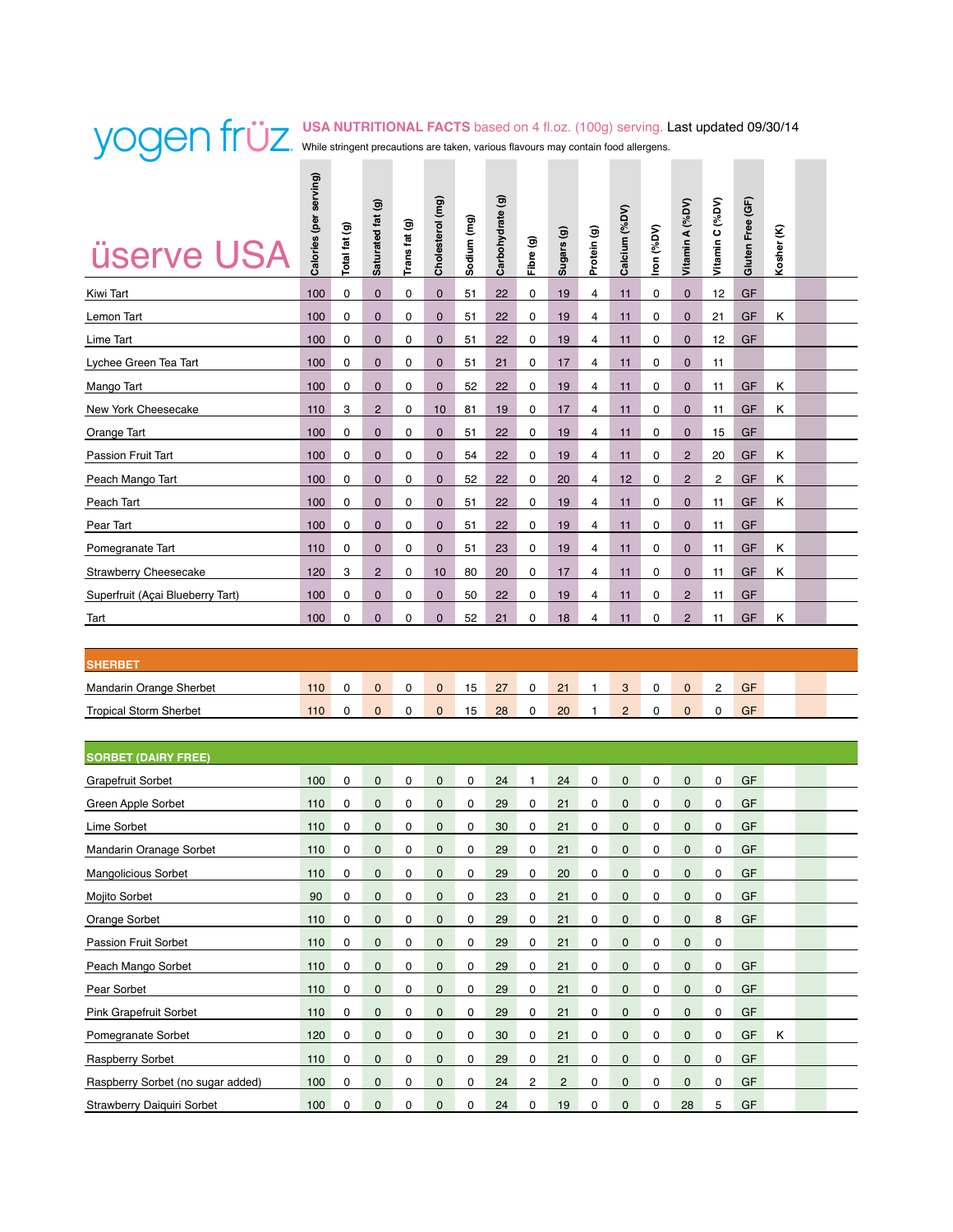| yogen früz         |                        |                | While stringent precautions are taken, various flavours may contain food allergens. |               |                  |             |                                        |            |                    |            |                   |        | <b>USA NUTRITIONAL FACTS</b> based on 4 fl.oz. (100g) serving. Last updated 09/30/14 |             |                |   |  |
|--------------------|------------------------|----------------|-------------------------------------------------------------------------------------|---------------|------------------|-------------|----------------------------------------|------------|--------------------|------------|-------------------|--------|--------------------------------------------------------------------------------------|-------------|----------------|---|--|
| <b>üserve USA</b>  | ving)<br>ē<br>Calories | ම<br>Total fat | ම<br>Saturated fat                                                                  | ම<br>ā<br>ans | Cholesterol (mg) | Ē<br>Sodium | $\widehat{\mathbf{g}}$<br>Carbohydrate | ම<br>Fibre | ම<br><b>Sugars</b> | ම<br>otein | (96DV)<br>Calcium | (96DV) | (96DV)<br>4<br>im                                                                    | (96DV)<br>ပ | Free (GF)<br>ā | ε |  |
| Verry Berry Sorbet | 110                    | O              | $\Omega$                                                                            |               | $\Omega$         |             | 29                                     | 0          | 21                 |            | $\Omega$          |        | $\Omega$                                                                             |             | GF             |   |  |
| Watermelon Sorbet  | 120                    |                | 0                                                                                   |               |                  |             | 29                                     |            | 21                 |            | $\Omega$          |        | 16                                                                                   |             | GF             |   |  |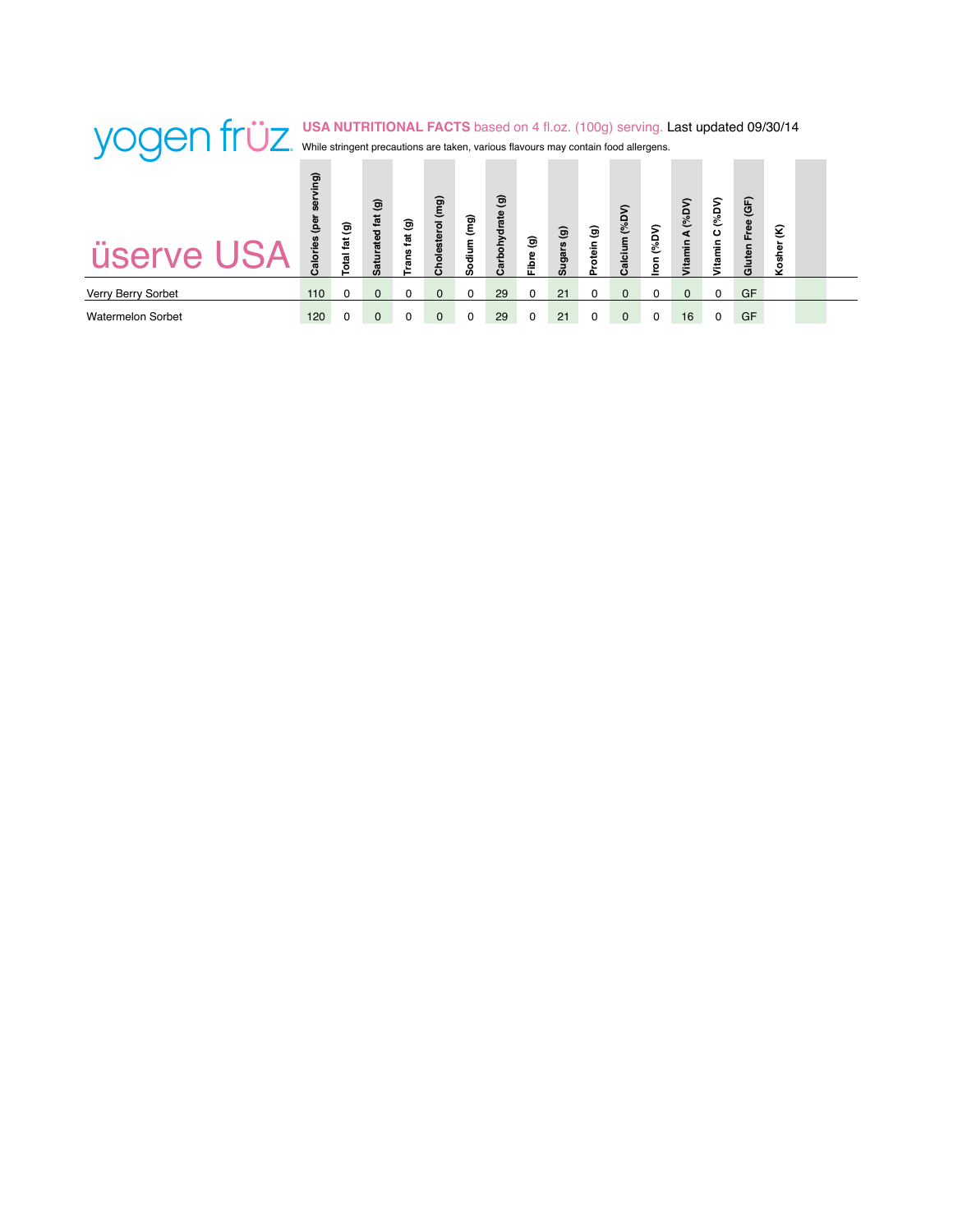### **USA NUTRITIONAL FACTS** based on 8 fl.oz. (230g) serving. Last updated 09/30/14 While stringent precautions are taken, various flavours may contain food allergens. **Contract Contract**

| smoothies USA              | Calories (per serving) | Total fat (g) | Saturated fat (g) | Trans fat (g) | Cholesterol (mg) | Sodium (mg) | Carbohydrate (g) | Fibre (g)      | Sugars <sub>(g)</sub> | Protein (g)    | Calcium (%DV)  | ron (%DV) | Vitamin A (%DV) | Vitamin C (%DV) | Gluten Free (GF) | Kosher (K) |  |
|----------------------------|------------------------|---------------|-------------------|---------------|------------------|-------------|------------------|----------------|-----------------------|----------------|----------------|-----------|-----------------|-----------------|------------------|------------|--|
| <b>NON FAT VANILLA</b>     |                        |               |                   |               |                  |             |                  |                |                       |                |                |           |                 |                 |                  |            |  |
| <b>Blueberry Breeze</b>    | 120                    | 0             | $\mathbf{0}$      | 0             | $\mathbf{0}$     | 24          | 27               | $\overline{1}$ | 21                    | $\overline{c}$ | $\overline{4}$ | 0         | $\mathbf 0$     | 57              | GF               |            |  |
| Mango Mint Pineapple       | 120                    | 0             | $\mathbf 0$       | 0             | $\mathbf 0$      | 25          | 26               | 1              | 22                    | 2              | 5              | 3         | 3               | 58              | GF               |            |  |
| Peach Berry Sunset         | 100                    | 0             | $\mathbf 0$       | 0             | $\mathbf 0$      | 26          | 21               | 1              | 17                    | 2              | 5              | 3         | 0               | 67              | GF               | Κ          |  |
| Strawberry Banana          | 110                    | 0             | $\mathbf 0$       | 0             | $\mathbf 0$      | 24          | 26               | 1              | 20                    | 2              | $\overline{4}$ | 3         | $\mathbf 0$     | 74              | GF               |            |  |
| <b>Tropical Storm</b>      | 120                    | $\mathbf 0$   | $\mathbf{0}$      | 0             | $\mathbf{0}$     | 25          | 27               | 1              | 22                    | 2              | 5              | 0         | $\mathbf{0}$    | 55              | GF               |            |  |
| Verry Berry                | 100                    | 0             | $\mathbf 0$       | 0             | $\mathbf 0$      | 24          | 23               | 2              | 19                    | 2              | 5              | 3         | $\mathbf{0}$    | 71              | GF               |            |  |
| Matcha Green Tea           | 120                    | $\Omega$      | $\mathbf{0}$      | 0             | $\mathbf{0}$     | 45          | 25               | $\overline{1}$ | 22                    | 3              | $\overline{7}$ | 2         | $\mathbf 0$     | 67              | GF               |            |  |
|                            |                        |               |                   |               |                  |             |                  |                |                       |                |                |           |                 |                 |                  |            |  |
| <b>SORBET (DAIRY FREE)</b> |                        |               |                   |               |                  |             |                  |                |                       |                |                |           |                 |                 |                  |            |  |
| Raspberry Blast            | 120                    | 0             | $\mathbf 0$       | 0             | $\mathbf 0$      | 0           | 30               | $\overline{c}$ | 24                    | 0              | 0              | 3         | $\mathbf 0$     | 67              | GF               |            |  |
| <b>Blueberry Breeze</b>    | 120                    | 0             | $\mathbf 0$       | 0             | $\mathbf 0$      | 0           | 30               | 1              | 22                    | 0              | 0              | 0         | $\mathbf 0$     | 57              | GF               |            |  |
| Mango Mint Pineapple       | 120                    | 0             | $\mathbf 0$       | 0             | $\mathbf 0$      | $\mathbf 0$ | 30               | $\overline{1}$ | 24                    | 1              | 0              | 3         | 3               | 58              | GF               |            |  |
| Peach Berry Sunset         | 100                    | 0             | $\mathbf{0}$      | 0             | $\mathbf{0}$     | 0           | 24               | 1              | 18                    | 0              | $\mathbf{0}$   | 3         | $\mathbf{0}$    | 67              | GF               | Κ          |  |
| Strawberry Banana          | 120                    | 0             | $\mathbf 0$       | 0             | $\mathbf 0$      | 0           | 29               | 1              | 21                    | 0              | 0              | 3         | $\mathbf 0$     | 74              | GF               |            |  |
| <b>Tropical Storm</b>      | 130                    | 0             | $\mathbf{0}$      | 0             | $\mathbf{0}$     | 0           | 31               | $\overline{1}$ | 23                    | 1              | $\mathbf 0$    | 0         | $\mathbf{0}$    | 55              | GF               |            |  |

Verry Berry 110 0 0 0 0 0 26 2 20 0 0 3 0 71 GF